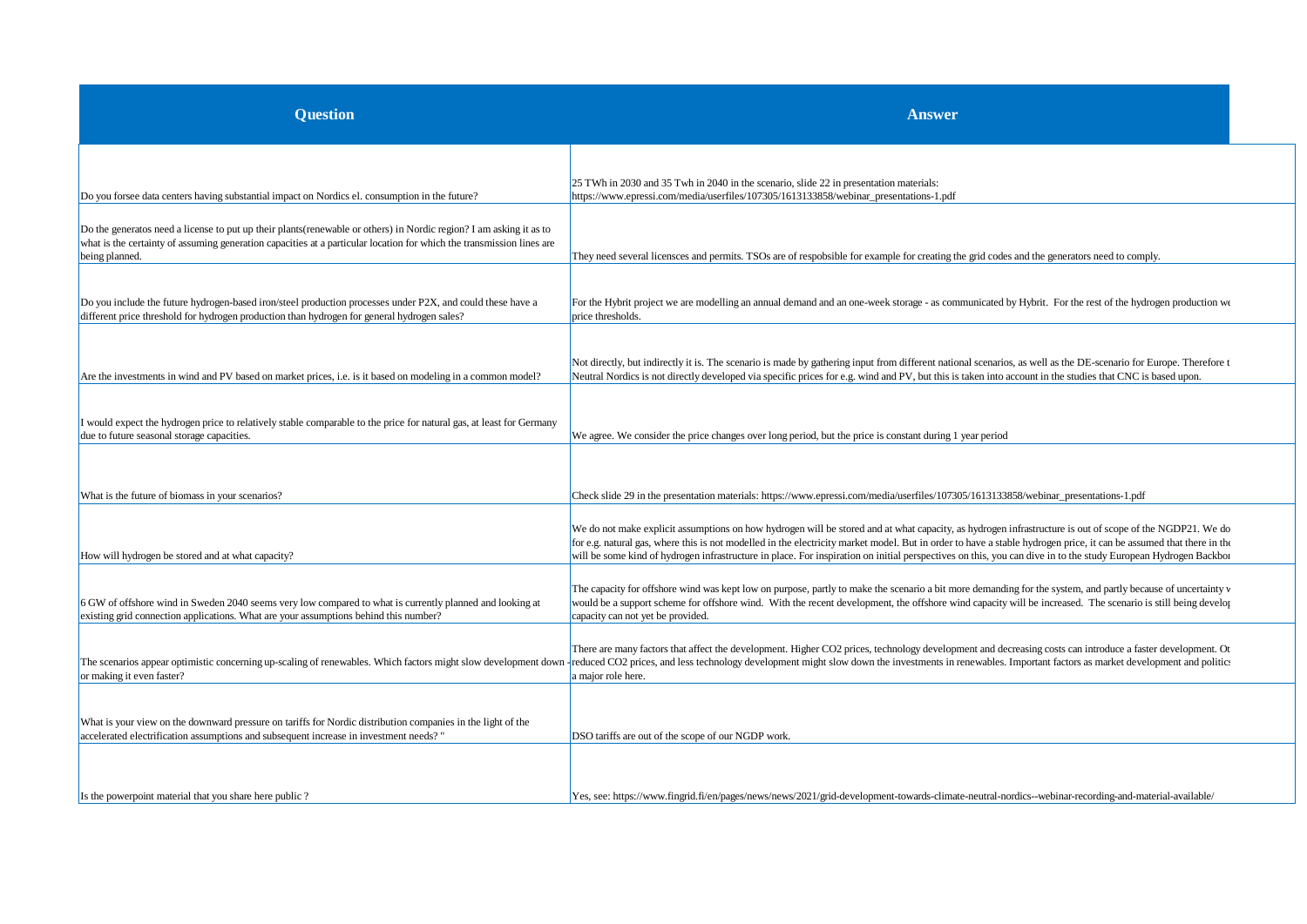| 1) Have you done some sensitivity analysis on the importance of lower biomass power capacities for your results?<br>This might be quite relevant                                                                                                                                                               | Not yet, this might be done later.                                                                                                                                                                                                                                                                                                                                                                                                                                                                                                                                                                                                                                                                                                                                                                                                                        |
|----------------------------------------------------------------------------------------------------------------------------------------------------------------------------------------------------------------------------------------------------------------------------------------------------------------|-----------------------------------------------------------------------------------------------------------------------------------------------------------------------------------------------------------------------------------------------------------------------------------------------------------------------------------------------------------------------------------------------------------------------------------------------------------------------------------------------------------------------------------------------------------------------------------------------------------------------------------------------------------------------------------------------------------------------------------------------------------------------------------------------------------------------------------------------------------|
| 2) Has France been excluded from your model due to computational limitations? Otherwise the impact of their<br>nuclear fleet might be relevant to include in the system analysis - depending on how flexible the nuclear plants are<br>assumed to be in the model"                                             | It is included in the model                                                                                                                                                                                                                                                                                                                                                                                                                                                                                                                                                                                                                                                                                                                                                                                                                               |
| Discussion on P2X was about power-to-gas and hydrogen. How do you see the development of power-to-heat in<br>industry, district heating and distributed heating with heat pumps and electric boilers? These technologies have<br>higher efficiency than electrolysers, and much heat is needed in the Nordics. | We have included it in the models. This will be discussed more in the final report of the NGDP project.                                                                                                                                                                                                                                                                                                                                                                                                                                                                                                                                                                                                                                                                                                                                                   |
| Seeing that in 2025-2030 smaller nuclear units producing cheap CO2-free power will be commercially available,<br>should you maybe consider including this possibility in the scenarios?                                                                                                                        | If the small scale reactors start to be commercially available, we will consider them in the future analyses.                                                                                                                                                                                                                                                                                                                                                                                                                                                                                                                                                                                                                                                                                                                                             |
| Is it realistic to assume it will be cheaper with P2X and demand respons than CHP?                                                                                                                                                                                                                             | They are not direcly comparable in our view.                                                                                                                                                                                                                                                                                                                                                                                                                                                                                                                                                                                                                                                                                                                                                                                                              |
| How do you see the emergance of a Nordic or European Hydrogen market, and which links do you see between the<br>present day powe market and a potential hydrogen market. Will there be stornger link than just the price-linking or<br>do you foresee effect-coupling of some time?                            | We do not make explicit assumptions on a future hydrogen market, as hydrogen markets and infrastructure is out of scope of the NGDP21. But in order to ha<br>hydrogen price, it can be assumed that there in the long term will be some kind of hydrogen infrastructure in place that will facilitate a hydrogen market. If the<br>capacity will increase at the rapid pace, that we see in the NGDP21, there will in time be a strong linkage between the price interactions in the electricity man<br>price formation in the hydrogen market, as exemplified in slide 27 (model 1): https://www.epressi.com/media/userfiles/107305/1613133858/webinar presen<br>Our draft Hydrogen price, is an estimate of condensing these interactions into just one price.                                                                                          |
| Considering the quite high and several convertions losses using PtX, and the ever better, cheaper and higher<br>capacity batteries, is it not a bit optimistic to include so much PtX in the scenarios?                                                                                                        | The PtX included in the scenario is not primarily developed for the purpose of being an electricity storage, but rather to utilize green and plentifull electricity<br>usefull in hours where there is a lot of RES-production. The produced hydrogen can then be used in hard-to-abate sectors like industry, heavy transport, steel<br>synthetic fuels and export. Through future acess to relatively cheap and large scale storage flexibility of hydrogen, we can decrease the need of high quality el<br>storage in batteries. In the scenario there is battery capacity that might be able to provide flexibility to the power market, e.g. from the fleet of EVs. From the<br>trajectories on technology prices, this seems to be a realistic approach, but if technology prices develop differently in the future, we will of course adapt in fut |
| How does this scenario affect the ancillary service markets?                                                                                                                                                                                                                                                   | Not analyzed yet, might be analyzed later.                                                                                                                                                                                                                                                                                                                                                                                                                                                                                                                                                                                                                                                                                                                                                                                                                |
| The projected price of H2 is 1,8Euro/kg. 1 kg H2 contain 120 MJ. Gasoline contain about 44 MJ/kg. The price of<br>H2 is about 1/3 of current price of energy in gasoline. Will it be beneficial for investors to invest in H2 electrolysis<br>or do you assume heavy subsidizing of electrolysis equipment?    | We do not make explicit assumptions on the subsidy need for electrolysers in the scenario, but from observations and interaction with stakeholders we see the<br>need for subsidies today, and get clear indications that this need will decrease in the future, just as it has done for e.g. wind. Our foundatation, is that we in th<br>will see a market driven build out of the energy system. The development of RES and new flexible demand like PtX are mutually dependent, and our first in<br>that it could be profitable to invest in PtX capacity, possibly in conjunction with RES-capacity as it will decrease risk.                                                                                                                                                                                                                         |
| You mentioned that you are learning from the Danish expereinces with offshore islands, what are your assumptions<br>on hybrid offshore projects (windfarms connecting to several markets, with transmission lines also functioning as<br>interconnectors) in the other Nordic countries?                       | At the moment, we have not considered hybrid offshore projects in the Climate neutral Nordics scenario. However, we have a focus area study "Offshore win<br>our NGDP2021 project, where we plan to investigate the offshore wind topic more closely.                                                                                                                                                                                                                                                                                                                                                                                                                                                                                                                                                                                                     |
| Svenskt Näringslivs study Kraftsamling have a very accurate estimation of the most efficient production mix, why is<br>not your estimation in line with this?                                                                                                                                                  | This scenario is based on a modelling approach, and assumptions, jointly made by the four Nordic TSOs.                                                                                                                                                                                                                                                                                                                                                                                                                                                                                                                                                                                                                                                                                                                                                    |